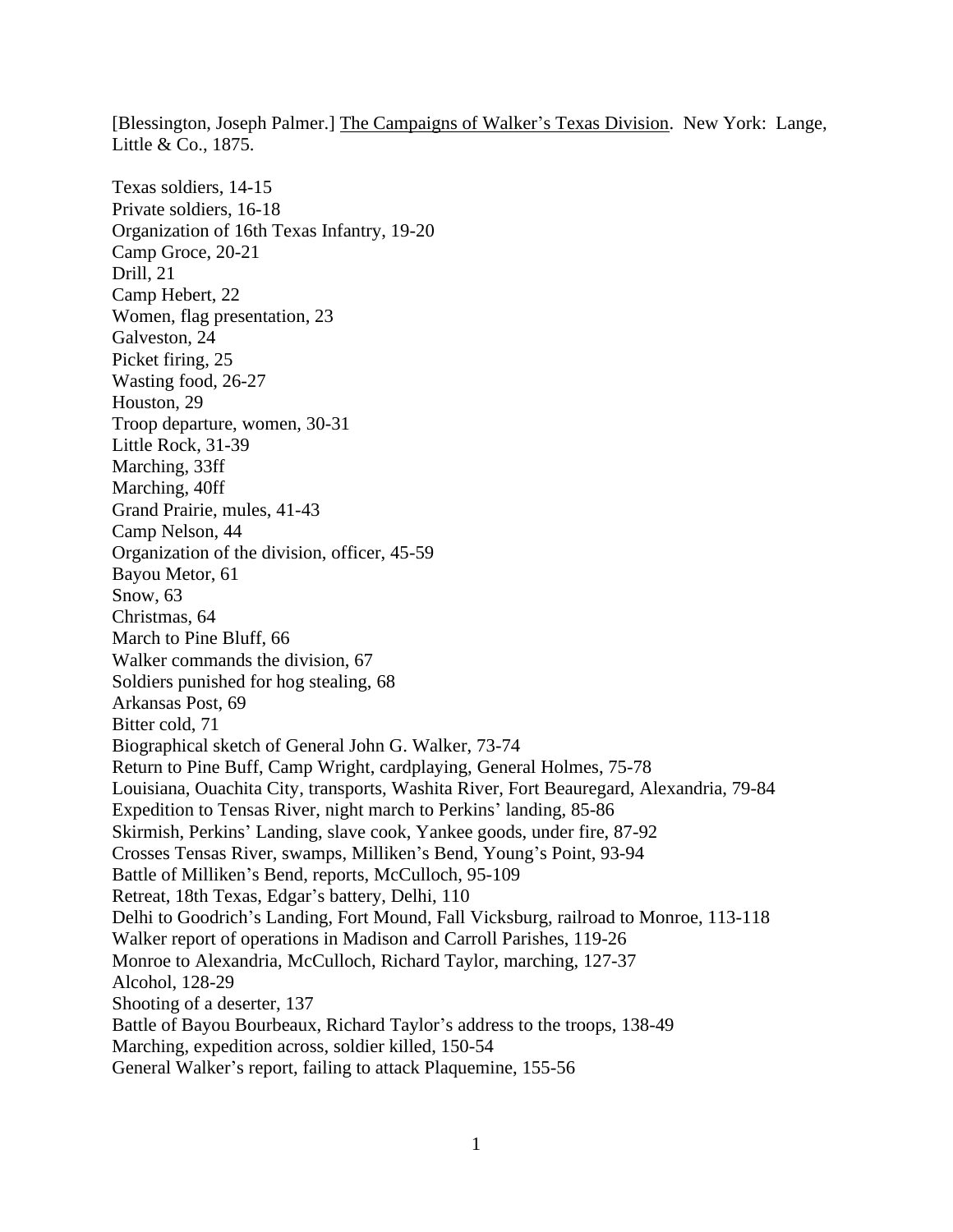Recrossing Atchafalaya River, Bayon de Glaize, Marksville, Yellow Bayou, General Haws, General Waul, gunboats, General Scurry, Fort Humbug, 157-68 Christmas, 159-60 Preaching in camp, 160 Confederate money, 161 Retreat of Mansfield, Scurry report, Fort De Russy, Alexandria, 169-81 Battle of Mansfield, 182-92 Battle of Pleasant Hill, 193-200 Battlefield aftermath, 201-2 Richard Taylor and Henry Watkins Allen's address to the Army of Western Louisiana, 203-6 Federal report on Mansfield, Pleasant Hill, and retreat, Nathaniel P. Banks, 207-40 Marching to Camden, Arkansas, death of General Tom Green, 3rd Texas Infantry, officers, 241- 43 March through Shreveport and Minden, Kirby Smith address, 243-44 Missouri and Arkansas infantry, 244 Women and soldiers, 245-46 Evacuation of Camden, desolate countryside, 247-48 Battle of Jenkins Ferry, 249-55 Burial of Generals Scurry and Randall, 256-58 Camden, Kirby Smith address to Soldiers in the Trans-Mississippi, 259-60 Marching to Alexandria, Richard Taylor's address to the cavalry and Polignac's Division, Alexandria camps, 260-64 Federal retreat from Pleasant Hill, Grand Ecore, fortifying and burning Alexandria, 265-68 Doubtful loyalty disappointed Banks, 267-68 Pineville to Snaggy Point, storm, 269-70 Departure of General Walker, 270 Artillery organization, 271 Cotton, 272-73 General Forney, 275-76 Monticello, 277 Captain accused to encouraging desertion, executed, 279-80 Marching, 280-81 Minden, 281 Camp Magruder, winter quarters, sleet, 281-85 Shreveport, Grand Review of the Division, women, barbecue, 286-90 General Buckner's address, 291 Dismounted cavalry, 291-92 4th Brigade organized, 292ff 2nd Regiment Texas Partisan Rangers, officers, 292-93 29th Regiment Texas Dismounted Cavalry, officers, 293-94 34th Regiment Texas Cavalry Dismounted, officers, 294-95 Wells Regiment of Texas Cavalry Dismounted officers, 295-96 Bees, hives, 296-97 Marching, retreat, Texas, 298-301 Soldiers cried out for beef and no drill, 301 Addresses to the troops by Generals Smith, Magruder, Walker, Forney, 303-6